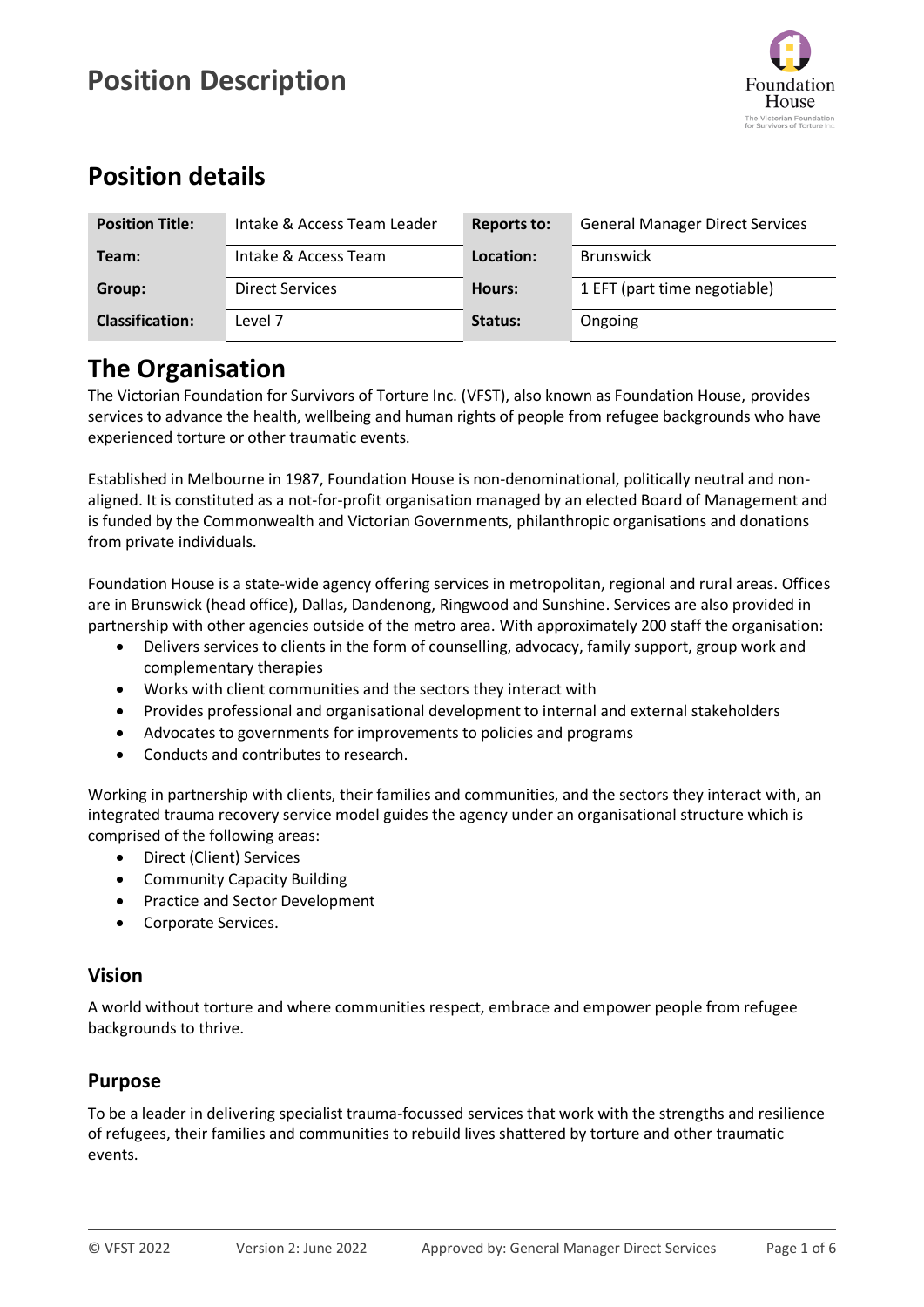

### **Child and Family Safe**

Foundation House is committed to promoting and protecting the interests and safety of children and actively plays a part in combating family violence; this is reflected in our organisational policies, protocols and staff development.

## **Organisational Area Summary**

The Direct Services program of Foundation House provides services to survivors of torture and other traumatic events in the form of specialised counselling, individual and family support, groupwork, complementary therapies such as traditional herbal remedies, massage and other natural therapies. It operates across the three regions of metropolitan Melbourne and works in partnership with other organisations to deliver services in rural and regional areas. Direct Services is committed to delivering safe, effective, connected and person-centred services to everybody, every time.

Direct Services program consists of the Intake and Access Team, Complementary Therapies Team, Ucan2, Rural and Regional Services, Adult and Family Program and Child, Youth and Family Program. Services are delivered both onsite and via outreach and in conjunction with other programs of the organisation such as the Schools Support, Community Capacity Building and Practice and Sector Development. All parts of the organisation are informed by the Integrated Trauma Recovery Service Model.

Direct Services teams are currently located in metropolitan Melbourne with offices in Brunswick, Sunshine, Dallas, Dandenong and Ringwood.

## **Position Summary**

The position leads the Intake and Access Team which is an integrated part of Direct Services established to respond to referrals and provide an initial assessment to determine eligibility, consent, priority and whether Foundation House is the most appropriate services or if referrals to other services are indicated. The team comprise of approximately 5 -10 staff, some of whom are part-time. It is managed from Brunswick Head Office and includes regular outreach to the regional offices.

The Intake & Access Team Leader as part of the direct services leadership team and is responsible for the delivery of safe, person centred, effective and connected services in relation to all incoming referrals. . They are responsible for leading the intake and access functions of direct services at Foundation House and ensuring effective and responsive management of referrals, risk management and staff support that delivers service to clients in line with VFST's Integrated Trauma Recovery Service Model.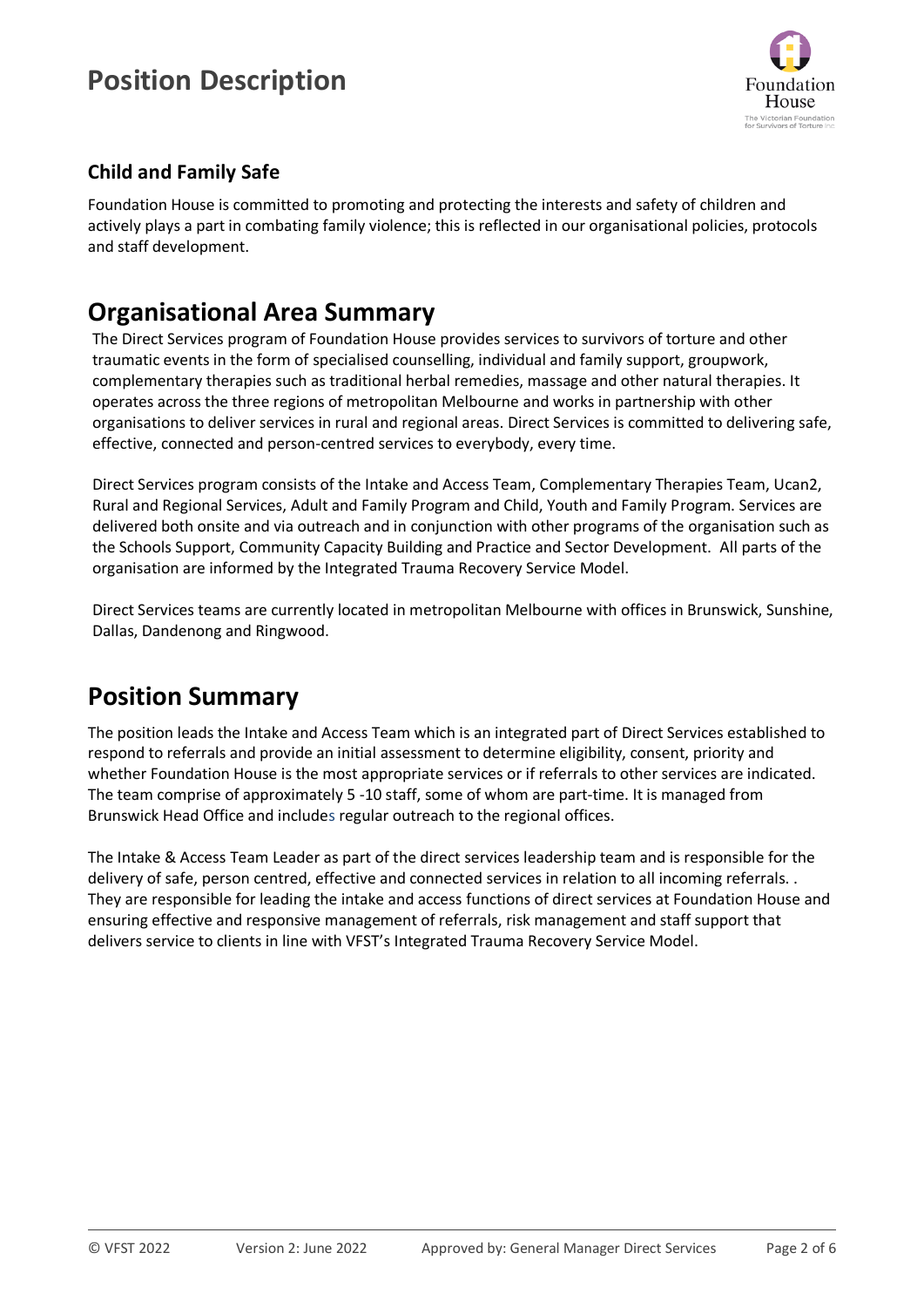

## **Scope & Dimensions:**

Budgets: Nil Number of staff: Between 5 -10



## **Key Responsibilities**

#### **Key Responsibility**

#### **Leadership**

Participate and actively contribute as a member of the Direct Services Leadership Team to support the achievement of operational objectives.

- Provide effective leadership to the Intake & Access Team
- Report to the General Manager Direct Services on team operations, risk, performance and all issues affecting service delivery and outcomes
- Collaborate effectively with the regional leadership teams across Direct Service Teams to enhance the work of Direct Services
- Contribute to overall Direct Services strategy, operational objectives and the quality of service delivery through participation in regional leadership meetings and Direct Services Leadership meetings, and contribute to policy development, training and project activities as required
- As part of the leadership group, liaise with the Practice and Sector Development team on practice related issues including training needs, innovative practice issues and participation in practice review.

#### **Quality Direct Services delivery**

Lead a team of Intake Worker employees (approximately 4-8 in number) in the delivery of high quality services to clients promoting better access, referral pathways, and risk management ensuring service provision reflects the Integrated Trauma Recovery Service Model.

• Promote the principles and practice of service coordination to ensure that clients and their families are at the centre of service delivery and receive a timely, coordinated response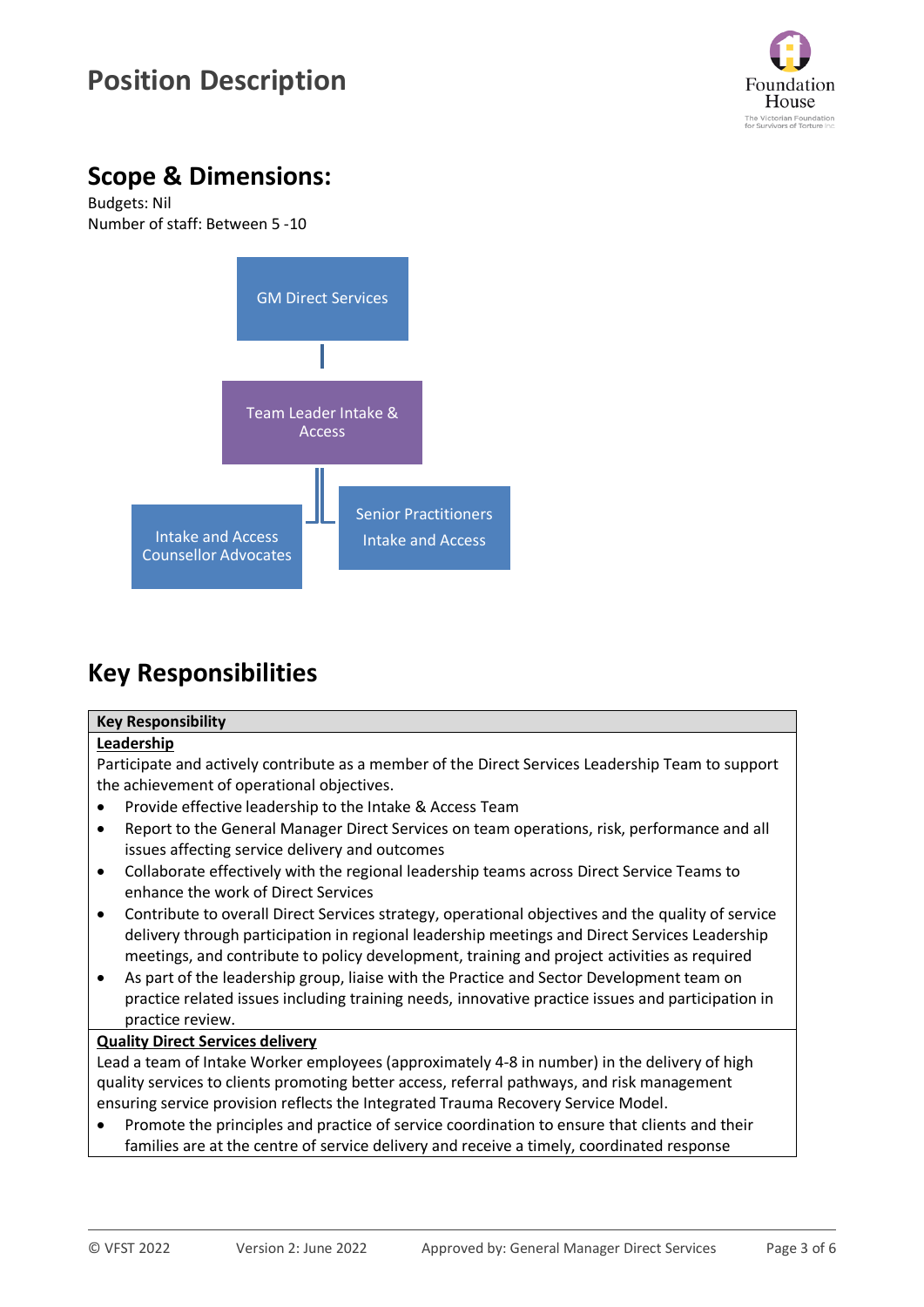

- Identify emerging issues affecting quality service delivery outcome, and provide regular feedback and reports about such issues, as required, to the General Manager Direct Services
- Oversight of the management of intake referral processes, waitlist management and client information—meeting the requirements of Direct Services policy, funding agreements and service delivery goals
- Manage and review waiting list as and when required, waiting list management intervention including call back, cross sector referrals, gathering additional information, telephone or in person intake or risk assessments or brief focussed counselling support
- Ensure that staff workloads are appropriately managed including regular meetings with team members to discuss referrals and waitlist management
- Provide operational supervision to Intake & Access Team Members
- Provide advice and direction in high risk and crisis cases as required
- Monitor and effectively manage client risk ensuring appropriate assessment tools and interventions are being used by team members
- Monitor and manage service delivery ensuring practices are consistent with standards of VFST policies and procedures
- Monitor and support staff in the efficient use of the Client Information System (Penelope)
- Monitor and review all target indicators, including completion of Penelope data and client records, and provide regular feedback as required
- As required, undertake intake assessments and risk assessments for high risk and complex cases.
- Assist where appropriate with the Intake Workers client work where additional support or expertise is indicated.

#### **Staff Management**

Lead, manage and effectively support a team of Intake staff to manage day-to-day work and practice, monitor and manage performance, resolve issues as they arise and escalate concerns to the general manager where required.

- As part of management and support for staff, identify emerging issues for both staff and clients affecting program and organisational goals, and staff wellbeing
- Identity opportunities for professional development of team members
- Coordinate appropriate induction and training to support staff development
- Seek advice and support, as appropriate, from the Practice and Sector Development team.
- Seek advice and support from Human Resources, and the General Manager Direct services in relation to people management and responding to human resource management issues.
- Meet regularly with team members, providing one on one operational supervision and holding scheduled team meetings.

#### **Intra-agency and External Network Relationships**

Identify, facilitate and maintain effective relationships with stakeholders to promote and meet clients' needs.

- Develop, as needed, referral protocols and processes with appropriate external agencies and key referrers.
- Participate in developing and/or conducting collaborative work practices with intra-agency programs, and with external agencies.
- Liaise with relevant leadership and staff across the Practice & Sector Development Program
- Liaise with Operations staff to obtain support and training for the team.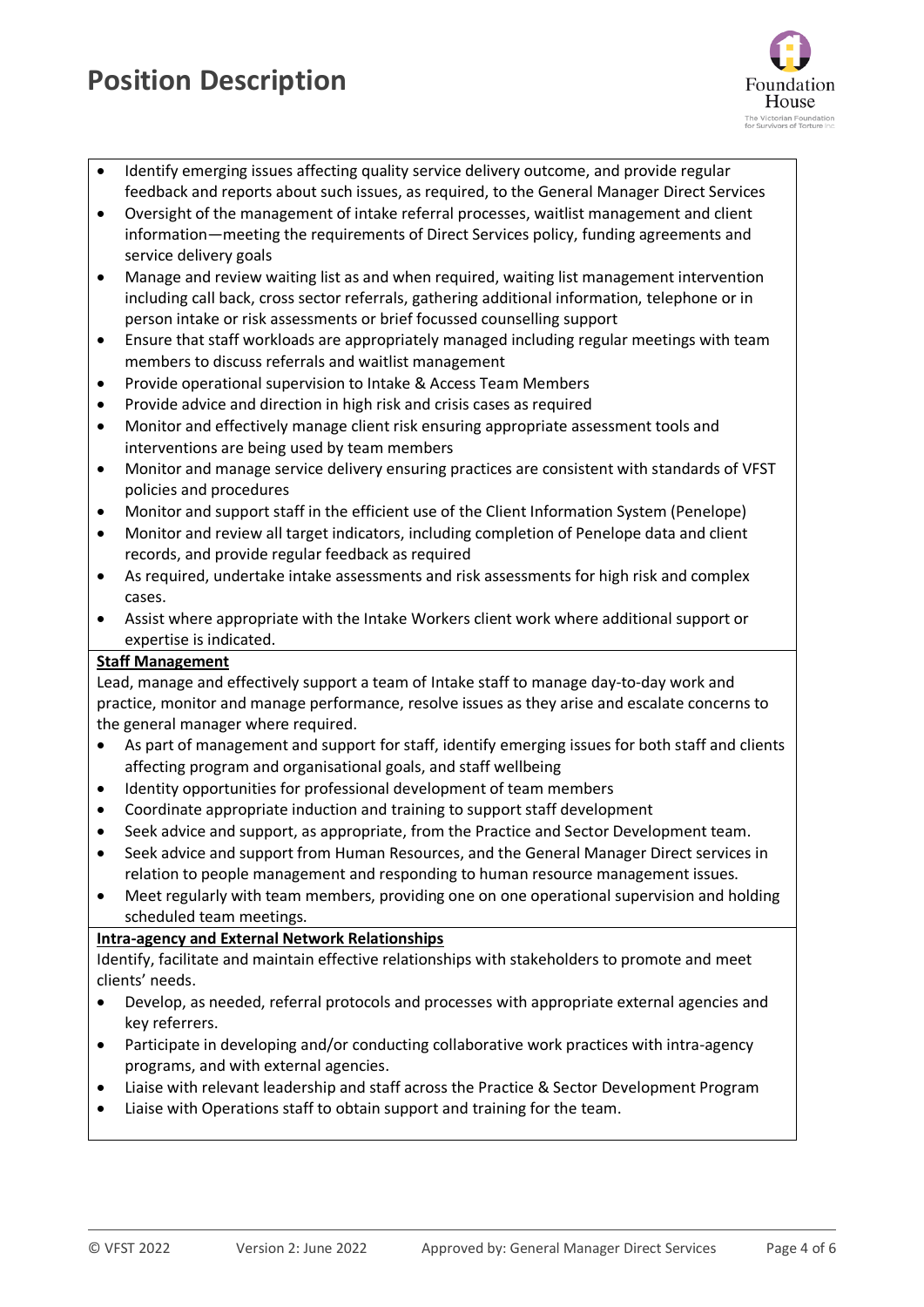

#### **Administration & Reporting**

- Monitor all administrative requirements for the allocated team in accordance with required agency standards in a timely and efficient manner.
- Develop and maintain effective administrative systems and processes

#### **Compliance**

- Actively lead, coordinate and contribute to health and safety at Foundation House by being aware of safety policies and procedures and consciously applying these every day to ensure the health and safety of our workplace.
- Provide leadership in and ensure the staff team operates and delivers services consistent with Information Privacy, Equal Employment Opportunity, Child Safe and other regulatory compliance frameworks and consistent with VFST policies and procedures.

#### **Personal**

- Participate in Foundation House's staff development and review plan process
- work to an annual work plan
- Be an active participant in team meetings to maximise contribution to the work of the team
- Participate in all staff, group and other relevant meetings.
- Work to ensure professional and cooperative working relationships within own team and with other departments across the agency
- Participate in identifying quality improvement initiatives and strategies
- Attend and participate in all training opportunities identified for the role
- Liaise with and seek senior advice as required.

#### **Additional**

- Undertake reasonable travel following the duties of this position.
- Perform any other duties as directed by the organisation within the scope of the classification
- Perform all other reasonable duties as directed by the GM Direct Services and the CEO.

#### **Health & Safety**

Actively contribute to health and safety at Foundation House by being aware of safety policies and procedures and consciously applying these every day to ensure the health and safety of our workplace.

#### **Child and family safety**

Actively contribute to upholding Child Safe Standards and measures to combat family violence by being aware of applicable policies and procedures and applying these when relevant.

## **Personal Qualities**

At Foundation House we are strongly committed to further developing and diversifying our work force as part of our strategic directions. We celebrate multidisciplinary teams and value the rich skills and experiences brought by applicants from a range of sectors and professional backgrounds.

The Intake & Access Team Leader will have well developed leadership and time management skills, working collaboratively with their team, managers and the broader organisation. They will be a supportive leader with a commitment to excellence in service delivery and professional learning and development focusing on high standards of practice and efficiency. They will have a genuine interest in working with vulnerable clients and model appropriate behaviours and standards. They will be able to work autonomously and as a member of a multidisciplinary team